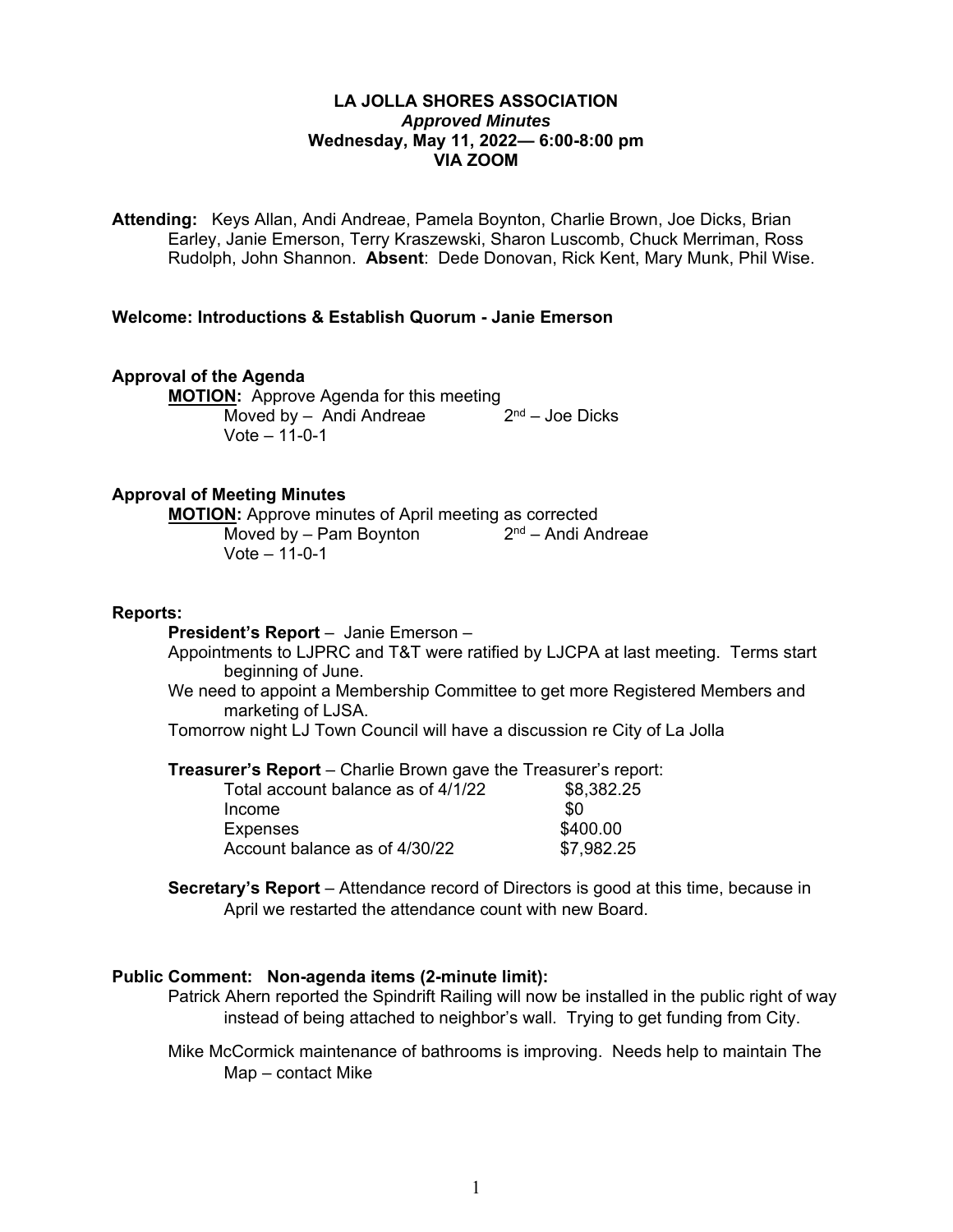## **Beach & Water Safety Protocols** - Lt. Lonnie Stephens (SD Lifeguards)

- Only swim near lifeguard. Set up meeting place with family. Tell children to go to nearest lifeguard if lost.
- Do not block the cone marked lanes.
- If urgent medical issue, call 911 then contact lifeguard. Always watch small children who are in the water. Shuffle feet under the sand when walking in water to avoid stingray.
- Rip currents are life threatening Follow lifeguard instructions. Use swim fins. Only swim in yellow checkered areas. Do not swim while under influence of any drugs or alcohol.
- Boat launch area is not a swimming area keep clear. Wear life jackets on vessels. Children under 13 must always wear. Be mindful of speeds.

# **Police Safety Tips and Alerts** - Lt. Rick Aguilar (SDPD Northern Division)

Summer staffing: will have 4 beach teams, 2 day and 2 night. Getting officers from other divisions, so can have 5 officers on each team. Also will have officers on boats to work with lifeguards.

Will be addressing drag racing late at night.

Will address illegal fires late at night. 140 tickets have been issued.

Terry Kraszewski commented on excessive alcohol consumption at the beach. Needs enforcement as is out of control.

Cynthia Goodman reported that illegal drug use, drug dealing, drinking, and throwing cigarette butts over side into brush is occurring on top of Mt. Soledad on Via Avola, a private road at night. Periodic monitoring would be appreciated.

# **ACTION ITEMS:**

# **Cliffridge Phase I & II Enhancement - T. Wilson & S. Blumenthal**

Phase 1 project status at entrance: completed.

- Phase 2 project that the LJ Youth Baseball League is initiating to improve path and area from parking to the fields. Also add street trees to frame the sidewalk.
- **MOTION:** Approve Phase II as described and allow them to move this forward with private funding

Moved by – Brian Earley  $2<sup>nd</sup>$  – Pam Boynton Vote – 11-0-1

# **La Jolla Rotary La Jolla Sign - T. Wilson & C. Goodmen**

Presentation of several designs for "Welcome to La Jolla" sign at the throat intersection managed by the La Jolla Rotary. Funding will be private. In future hope to add a sign at the south end of La Jolla.

The design was discussed and the final one was voted on by the Board.

 **MOTION:** Approve the "Welcome to La Jolla" final sign design presented by La Jolla Rotary

Moved by – Chuck Merriman  $2<sup>nd</sup>$  – Keys Allen Vote – 11-0-1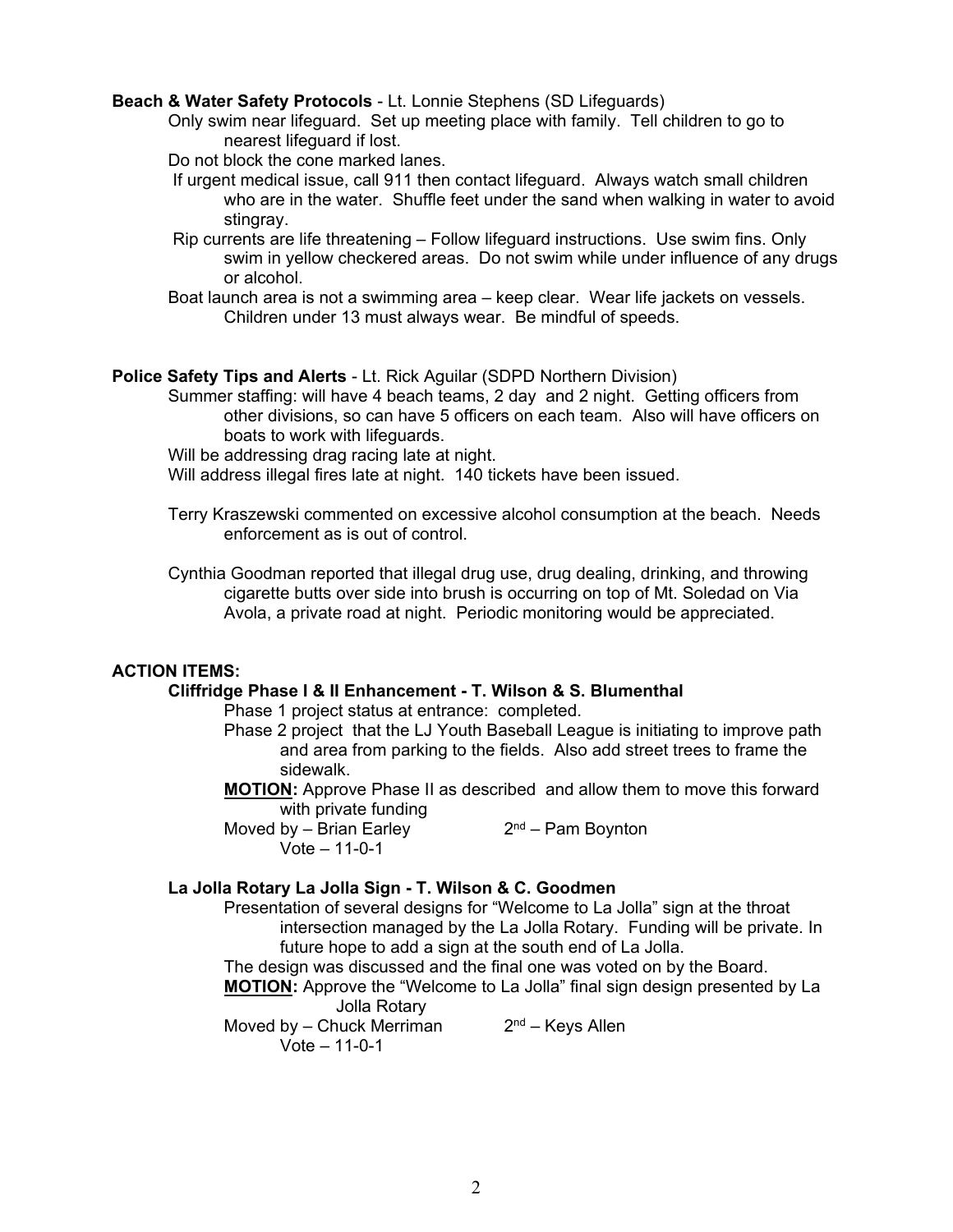# **Representatives' Reports:**

## **3rd County District - Cody Petterson -** not attend

# **78th Assembly District - Chris Ward's Representative Report – Rachel Granadino**  AB2316 community solar bill

# **39th Senate District – Cole Reed –**

Pushing Reproductive rights bill to counteract possible Supreme Court decision. SB1375 expands certified medical people for abortions

Trace Wilson asked if Sen Atkins could help to obtain funds for the "no man's land" between the 52 and the freeway to improve the area.

## **Council District 1 - Steve Hadley**

LaCava is having a budget town hall meeting on 5/21 10AM at Nobel Rec Center Budget has an additional \$4M for Park and Rec to help overcome the staffing shortage of 1,738 people.

Undergrounding in the Shores will proceed after the summer moratorium. All work should be finished by summer of 2023.

Also 37 streetlights will be installed.

# **UCSD Representative Report – Anu Delouri - Not Attend**

## **Committee Reports:**

### **Beach Fires Ad Hoc Committee – Andi Andreae –**

Fire rings are back in place. Air pollution is up, but not as high as past years. Air Pollution Control District representative will present at our July meeting.

### **La Jolla Shores Business District - Terry Kraszewski –**

Looked at trees in Kellogg Park and they don't look good. Arborist will inspect them.

### **Friends of La Jolla Shores - Mary Munk – not attend**

### **Pottery Canyon – Claudia Baranowski**

Met on site to review work from Phase 1 and to scope work for second phase. Waiting for proposal from Canyonlands.

### **Shores Outside Dining – Phil Wise**

Phil sent some pictures to share of outside dining configurations in Europe . Spaces and Places has to go to CA Coastal Commission for approval. It Is hoped to be heard in June. Trying to extend outside dining until CA Coastal Commission can rule on the ordinance from San Diego. The current permit expires July 13th.

General Liability Policy expires 7/15/22. Will get quotes to continue coverage.

# **Traffic & Transportation – Ross Rudolph –**

 Approval of Via Capri traffic calming measures. Indian wedding procession was approved to close Coast Blvd. for several hours on 6/25. T&T is working on regulations to cover such events.